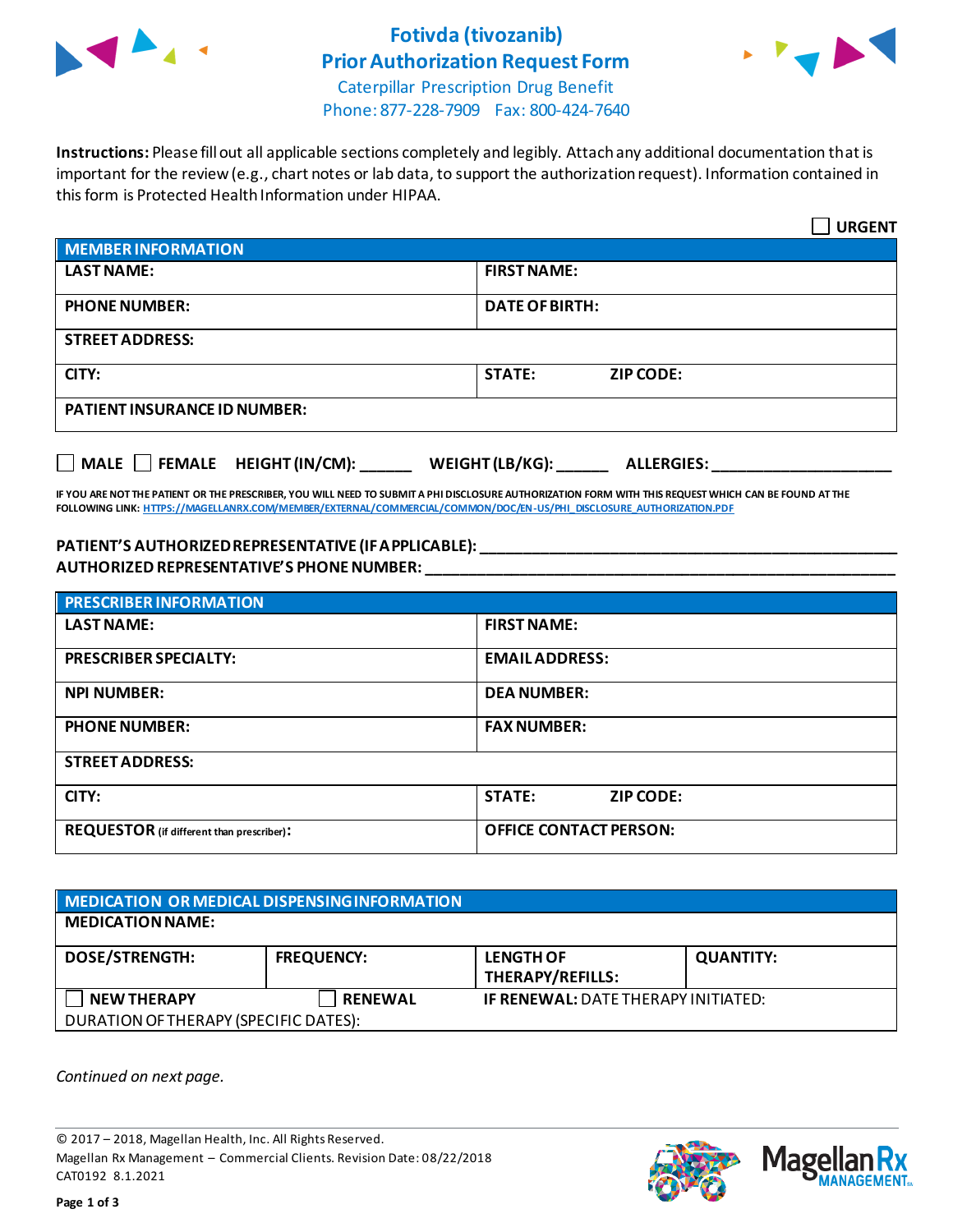

# **Fotivda (tivozanib) Prior Authorization Request Form**



Caterpillar Prescription Drug Benefit Phone: 877-228-7909 Fax: 800-424-7640

| MEMBER'S LAST NAME:                                                                                                                                                                                                                                                                                                              | <b>MEMBER'S FIRST NAME:</b>                                                                                     |                                                       |  |  |
|----------------------------------------------------------------------------------------------------------------------------------------------------------------------------------------------------------------------------------------------------------------------------------------------------------------------------------|-----------------------------------------------------------------------------------------------------------------|-------------------------------------------------------|--|--|
|                                                                                                                                                                                                                                                                                                                                  | 1. HAS THE PATIENT TRIED ANY OTHER MEDICATIONS FOR THIS CONDITION?                                              | YES (if yes, complete below)<br>NO                    |  |  |
| <b>MEDICATION/THERAPY (SPECIFY</b><br>DRUG NAME AND DOSAGE):                                                                                                                                                                                                                                                                     | <b>DURATION OF THERAPY (SPECIFY</b><br>DATES):                                                                  | <b>RESPONSE/REASON FOR</b><br><b>FAILURE/ALLERGY:</b> |  |  |
|                                                                                                                                                                                                                                                                                                                                  |                                                                                                                 | <b>ICD-10:</b>                                        |  |  |
| <b>2. LIST DIAGNOSES:</b><br>□ advanced renal cell carcinoma (RCC)                                                                                                                                                                                                                                                               |                                                                                                                 |                                                       |  |  |
| □ Other diagnosis: ____________________ICD-10__________________________________                                                                                                                                                                                                                                                  |                                                                                                                 |                                                       |  |  |
| PRIOR AUTHORIZATION.                                                                                                                                                                                                                                                                                                             | 3. REQUIRED CLINICAL INFORMATION: PLEASE PROVIDE ALL RELEVANT CLINICAL INFORMATION TO SUPPORT A                 |                                                       |  |  |
| <b>Clinical Information:</b>                                                                                                                                                                                                                                                                                                     |                                                                                                                 |                                                       |  |  |
| Is the drug going to be used in conjunction with a clinical trial? $\Box$ Yes $\Box$ No                                                                                                                                                                                                                                          |                                                                                                                 |                                                       |  |  |
| <b>Initial Request:</b><br>Does patient's tumor have a clear-cell component? □ Yes □ No Please submit histopathology report or alternate<br>chart document.                                                                                                                                                                      |                                                                                                                 |                                                       |  |  |
|                                                                                                                                                                                                                                                                                                                                  | Has patient tried and failed AT LEAST TWO previous systemic regimens for advanced RCC? $\Box$ Yes $\Box$ No     |                                                       |  |  |
|                                                                                                                                                                                                                                                                                                                                  | Has patient been treated with MORE THAN THREE previous systemic regimens for advanced RCC? $\Box$ Yes $\Box$ No |                                                       |  |  |
| Has patient been previously treated with one of the below VEGFR tyrosine kinase inhibitor regimens? $\Box$ Yes $\Box$ No<br>Please check one:<br>$\Box$ Sutent(sunitinib)<br>$\Box$ Inlyta(axitinib)<br>$\Box$ Cabometyx(cabozantinib)<br>$\Box$ Lenvima(lenvatinib)<br>$\Box$ Votrient(pazopanib)<br>$\Box$ Nexavar(sorafenib)) |                                                                                                                 |                                                       |  |  |
| <b>Renewal Request:</b><br>Is patient continuing to have a positive clinical response to therapy? $\Box$ Yes $\Box$ No Please submit chart<br>documentation.                                                                                                                                                                     |                                                                                                                 |                                                       |  |  |
| Are there any other comments, diagnoses, symptoms, medications tried or failed, and/or any other information the<br>physician feels is important to this review?                                                                                                                                                                 |                                                                                                                 |                                                       |  |  |
|                                                                                                                                                                                                                                                                                                                                  |                                                                                                                 |                                                       |  |  |
| information is received.                                                                                                                                                                                                                                                                                                         | *Please note: Not all drugs/diagnoses are covered on all plans. This request may be denied unless all required  |                                                       |  |  |

© 2017 – 2018, Magellan Health, Inc. All Rights Reserved. Magellan Rx Management – Commercial Clients. Revision Date: 08/22/2018 CAT0192 8.1.2021